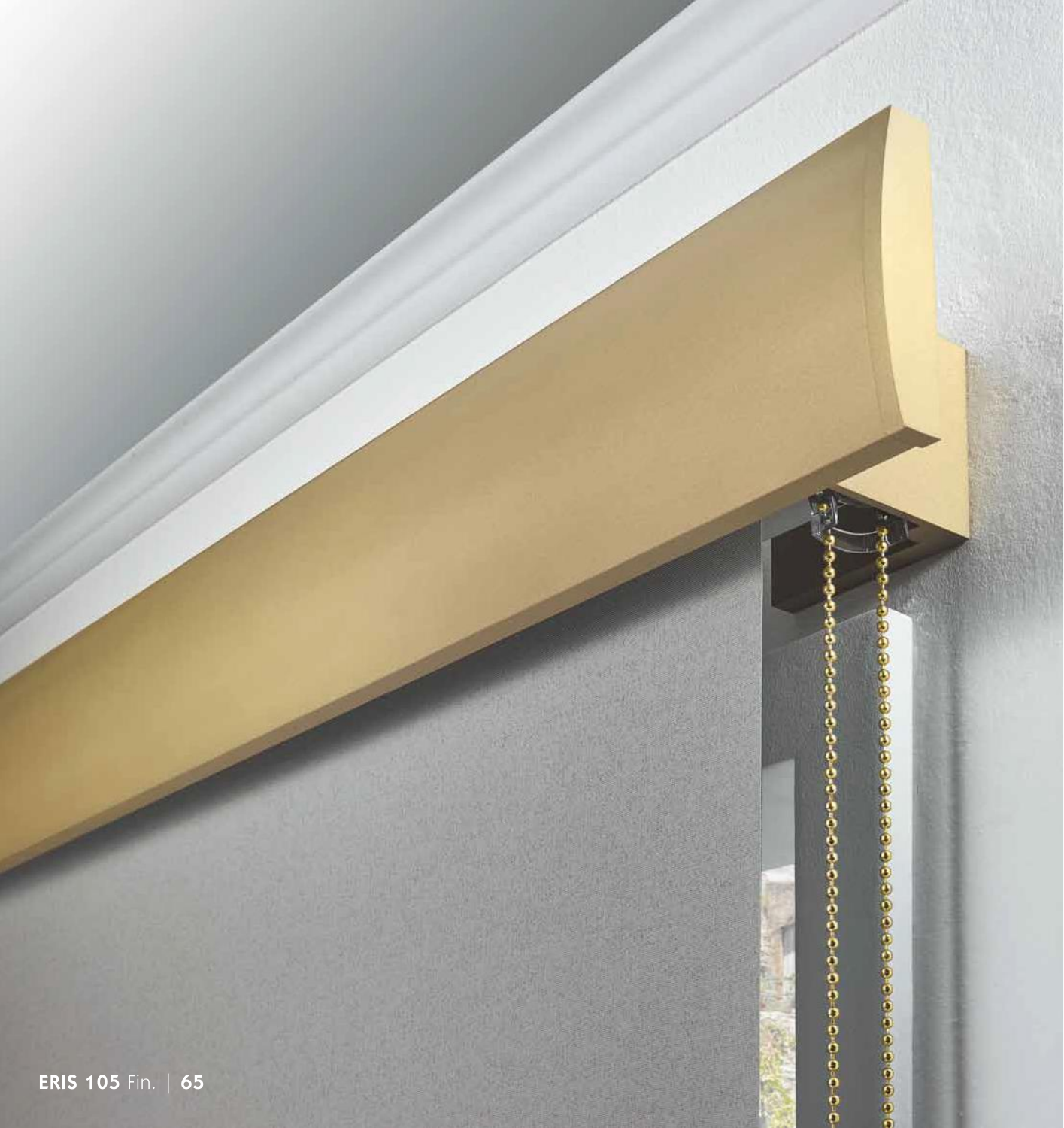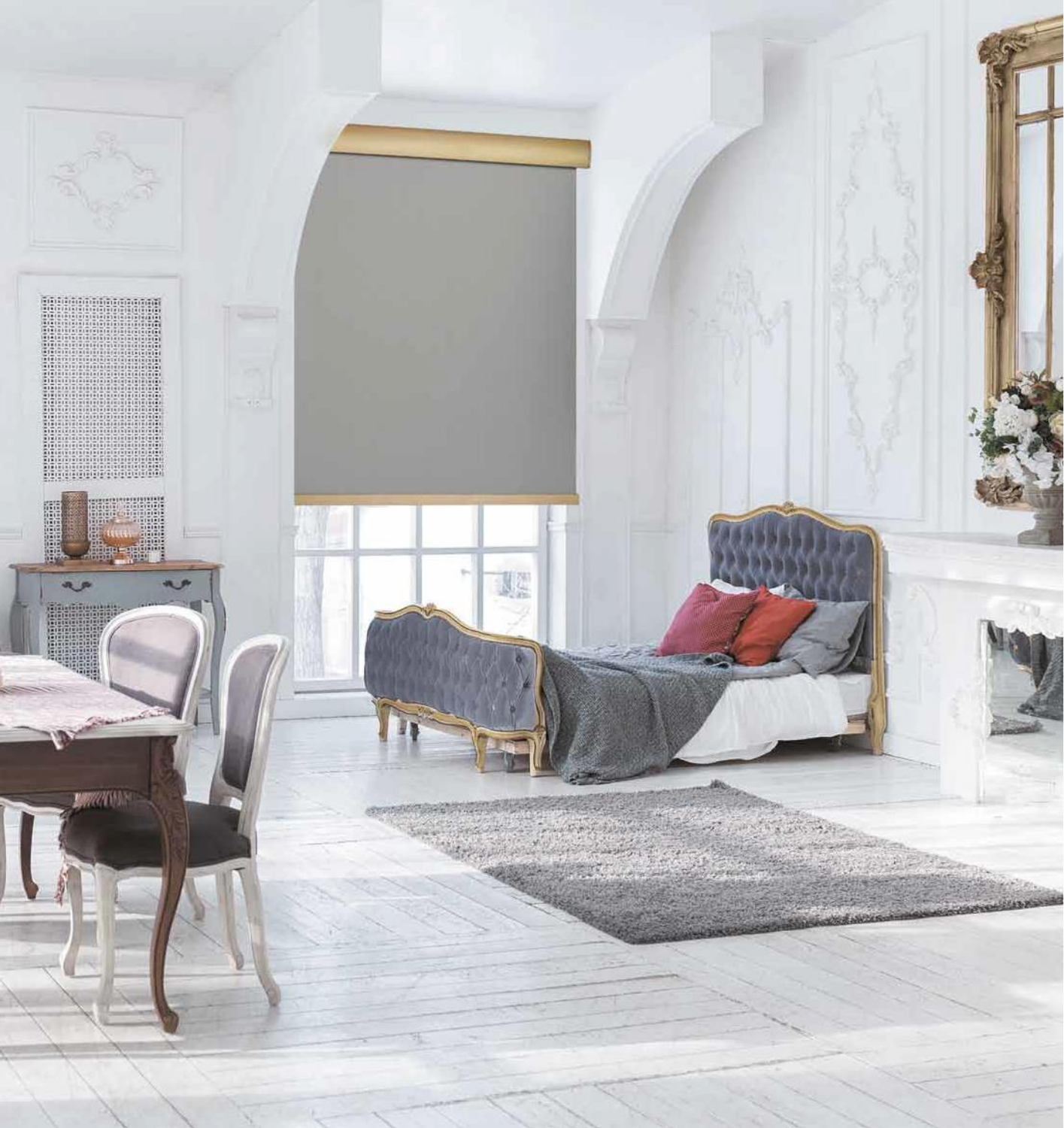







#### Cod. 183A19...SX / DX

| Sistema a parete |
|------------------|
| Wall system      |

Système de face Wandmontage Sistema pared System ścienny





#### Cod. 183T19...SX / DX

| Sistema a soffitto |  |
|--------------------|--|
| Ceiling system     |  |

Système plafond Deckenmontage Sistema techo System sufitowy



**L =** Larghezza sistema (cm) - System width (cm) - Largeur système (cm) - Gesamtbreite (cm) - Ancho sistema (cm) - Szerokość systemu (cm)

It = Larghezza singolo tessuto - Fabric width per unit - Largeur chaque toile - Stoff Breite - Ancho de cada tejido - Szerokość pojedynczej tkaniny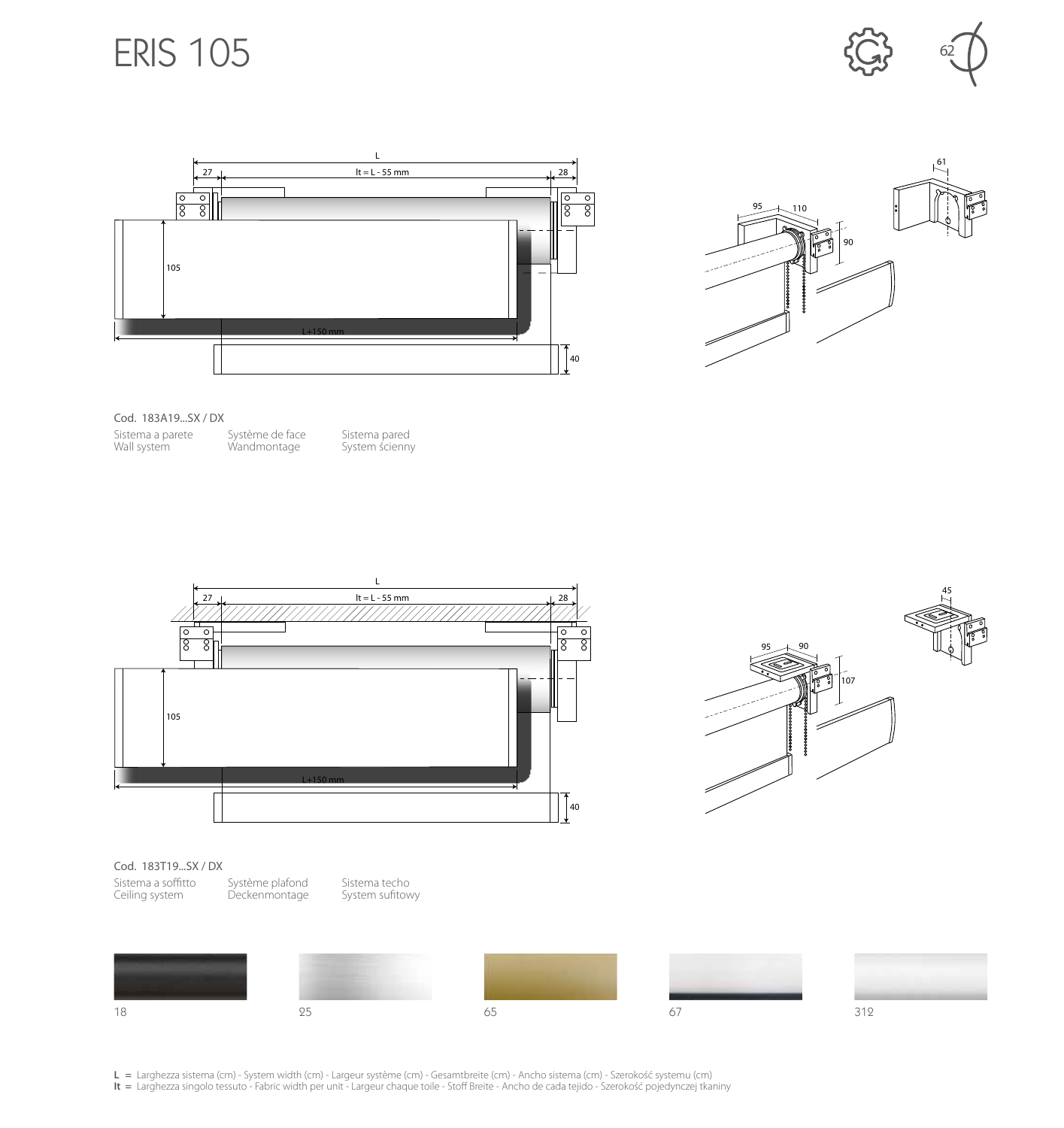



FIN 18 - 25 - 312

|     | $L - cm$ |          |              | 240   |   |    |              |   |              | 260 |   |    |   | 280   |   |     |              |                | 300   |    |    |
|-----|----------|----------|--------------|-------|---|----|--------------|---|--------------|-----|---|----|---|-------|---|-----|--------------|----------------|-------|----|----|
|     | CT       | <b>A</b> | $\mathbf{B}$ | $C$ D | E | F. | $\mathbf{A}$ | B | $\mathsf{C}$ | D   | E | F. | A | B C D | E | - F | $\mathbf{A}$ | $\overline{B}$ | $C$ D | E. | -F |
| 120 | $C$ - cm |          |              |       |   |    |              |   |              |     |   |    |   |       |   |     |              |                |       |    |    |
| 140 |          |          |              |       |   |    |              |   |              |     |   |    |   |       |   |     |              |                |       |    |    |
| 160 |          |          |              |       |   |    |              |   |              |     |   |    |   |       |   |     |              |                |       |    |    |
| 180 |          |          |              |       |   |    |              |   |              |     |   |    |   |       |   |     |              |                |       |    |    |
| 200 |          |          |              |       |   |    |              |   |              |     |   |    |   |       |   |     |              |                |       |    |    |
| 220 |          |          |              |       |   |    |              |   |              |     |   |    |   |       |   |     |              |                |       |    |    |
| 240 |          |          |              |       |   |    |              |   |              |     |   |    |   |       |   |     |              |                |       |    |    |
| 260 |          |          |              |       |   |    |              |   |              |     |   |    |   |       |   |     |              |                |       |    |    |
| 280 |          |          |              |       |   |    |              |   |              |     |   |    |   |       |   |     |              |                |       |    |    |
| 300 |          |          |              |       |   |    |              |   |              |     |   |    |   |       |   |     |              |                |       |    |    |
| 320 |          |          |              |       |   |    |              |   |              |     |   |    |   |       |   |     |              |                |       |    |    |

|               | $L - cm$                                             |              |      | 320        |                |   |   |              |                | 340          |   |   |    |              |              | 360   |   |     |   |   | 380          |              |   |     |
|---------------|------------------------------------------------------|--------------|------|------------|----------------|---|---|--------------|----------------|--------------|---|---|----|--------------|--------------|-------|---|-----|---|---|--------------|--------------|---|-----|
|               | $\overline{\phantom{a}}$ CT $\overline{\phantom{a}}$ | $\mathbf{A}$ | $-B$ | $\epsilon$ | $\blacksquare$ | E | F | $\mathbf{A}$ | $\overline{B}$ | $\mathsf{C}$ | D | E | F. | $\mathbf{A}$ | $\mathbf{B}$ | $C$ D | E | - F | A | B | $\mathsf{C}$ | $\mathbf{D}$ | E | - F |
| 120           | $C$ - $cm$                                           |              |      |            |                |   |   |              |                |              |   |   |    |              |              |       |   |     |   |   |              |              |   |     |
| 140           |                                                      |              |      |            |                |   |   |              |                |              |   |   |    |              |              |       |   |     |   |   |              |              |   |     |
| 160           |                                                      |              |      |            |                |   |   |              |                |              |   |   |    |              |              |       |   |     |   |   |              |              |   |     |
| 180           |                                                      |              |      |            |                |   |   |              |                |              |   |   |    |              |              |       |   |     |   |   |              |              |   |     |
| ${\bf 200}$   |                                                      |              |      |            |                |   |   |              |                |              |   |   |    |              |              |       |   |     |   |   |              |              |   |     |
| 220           |                                                      |              |      |            |                |   |   |              |                |              |   |   |    |              |              |       |   |     |   |   |              |              |   |     |
| 240           |                                                      |              |      |            |                |   |   |              |                |              |   |   |    |              |              |       |   |     |   |   |              |              |   |     |
| $\boxed{260}$ |                                                      |              |      |            |                |   |   |              |                |              |   |   |    |              |              |       |   |     |   |   |              |              |   |     |
| 280           |                                                      |              |      |            |                |   |   |              |                |              |   |   |    |              |              |       |   |     |   |   |              |              |   |     |
| $300\,$       |                                                      |              |      |            |                |   |   |              |                |              |   |   |    |              |              |       |   |     |   |   |              |              |   |     |
| 320           |                                                      |              |      |            |                |   |   |              |                |              |   |   |    |              |              |       |   |     |   |   |              |              |   |     |

## Maggiorazioni - Surcharges - Suppléments - Zuschläge - Suplementos - Dodatkowa opłata

|           | $L$ - cm $^{\prime}$ | 240 | 260 | 280 | 300 | 320 | 340 | 360 | 380 |
|-----------|----------------------|-----|-----|-----|-----|-----|-----|-----|-----|
| $65 - 67$ |                      |     |     |     |     |     |     |     |     |
| N&D       |                      |     |     |     |     |     |     |     |     |

- **L =** Larghezza sistema (cm) System width (cm) Largeur système (cm) Gesamtbreite (cm) Ancho sistema (cm) Szerokość systemu (cm)
- **CT =** Classe tessuto Fabric category Catégorie tissu Gewebegruppe Categoría tejido Klasa tkaniny
- $C$  = Altezza tessuto (cm) Fabric height (cm) Hauteur de la toile (cm) Stoff Höhe (cm) Altura tejido (cm) Wysokość tkaniny (cm)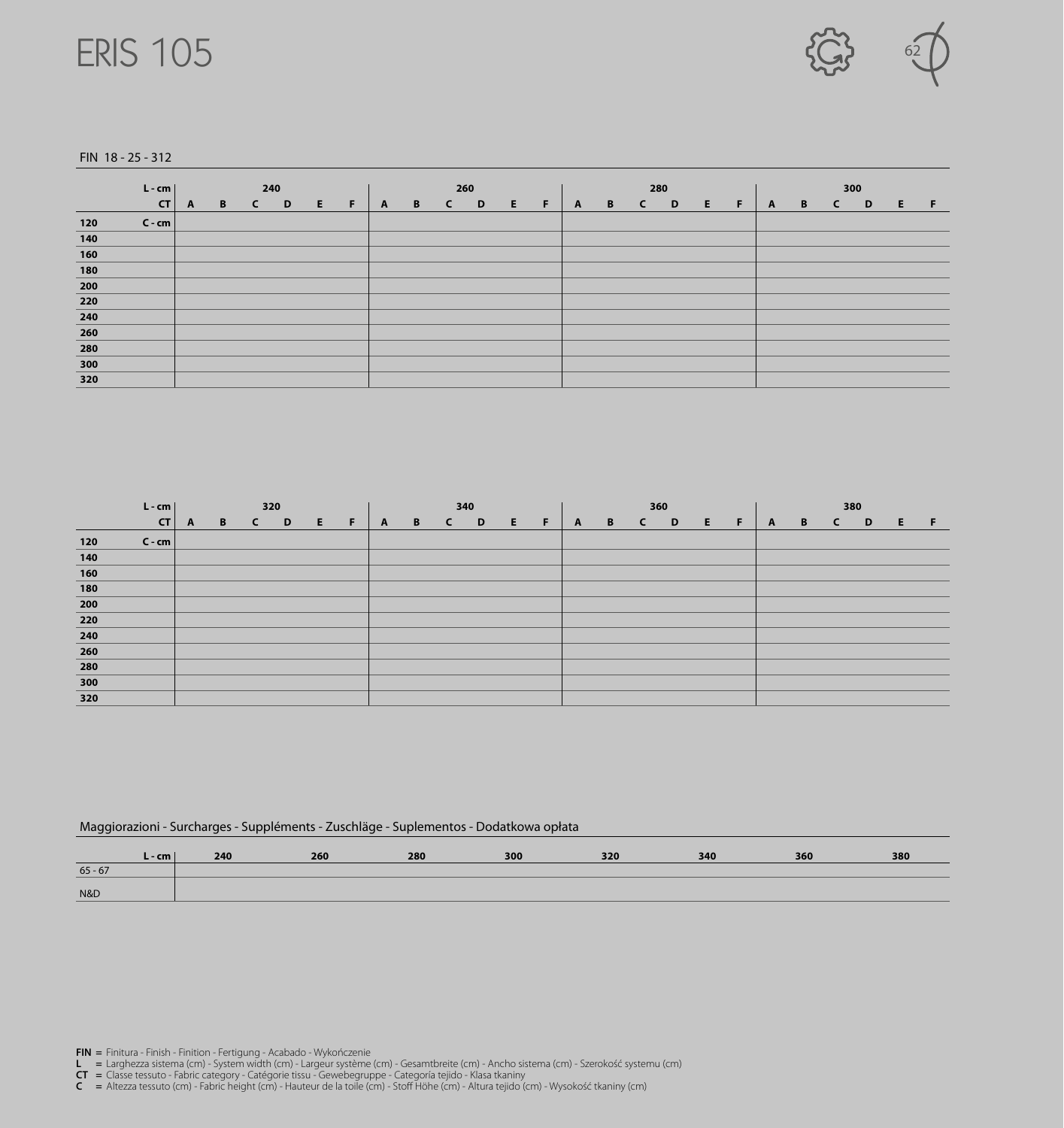







Cod. 183B14...SX / DX Sistema continuo a parete Wall consecutive system

Système continu de face Wandsystem mit Seite an Seite Stoffen

Sistema pared continuo System ścienny ciągły





#### Cod. 183W24...SX / DX

Sistema continuo a soffitto Ceiling consecutive system Système continu plafond Deckensystem mit Seite an Seite Stoffen

Sistema continuo techo System sufitowy ciągły







**L =** Larghezza sistema (cm) - System width (cm) - Largeur système (cm) - Gesamtbreite (cm) - Ancho sistema (cm) - Szerokość systemu (cm)

It = Larghezza singolo tessuto - Fabric width per unit - Largeur chaque toile - Stoff Breite - Ancho de cada tejido - Szerokość pojedynczej tkaniny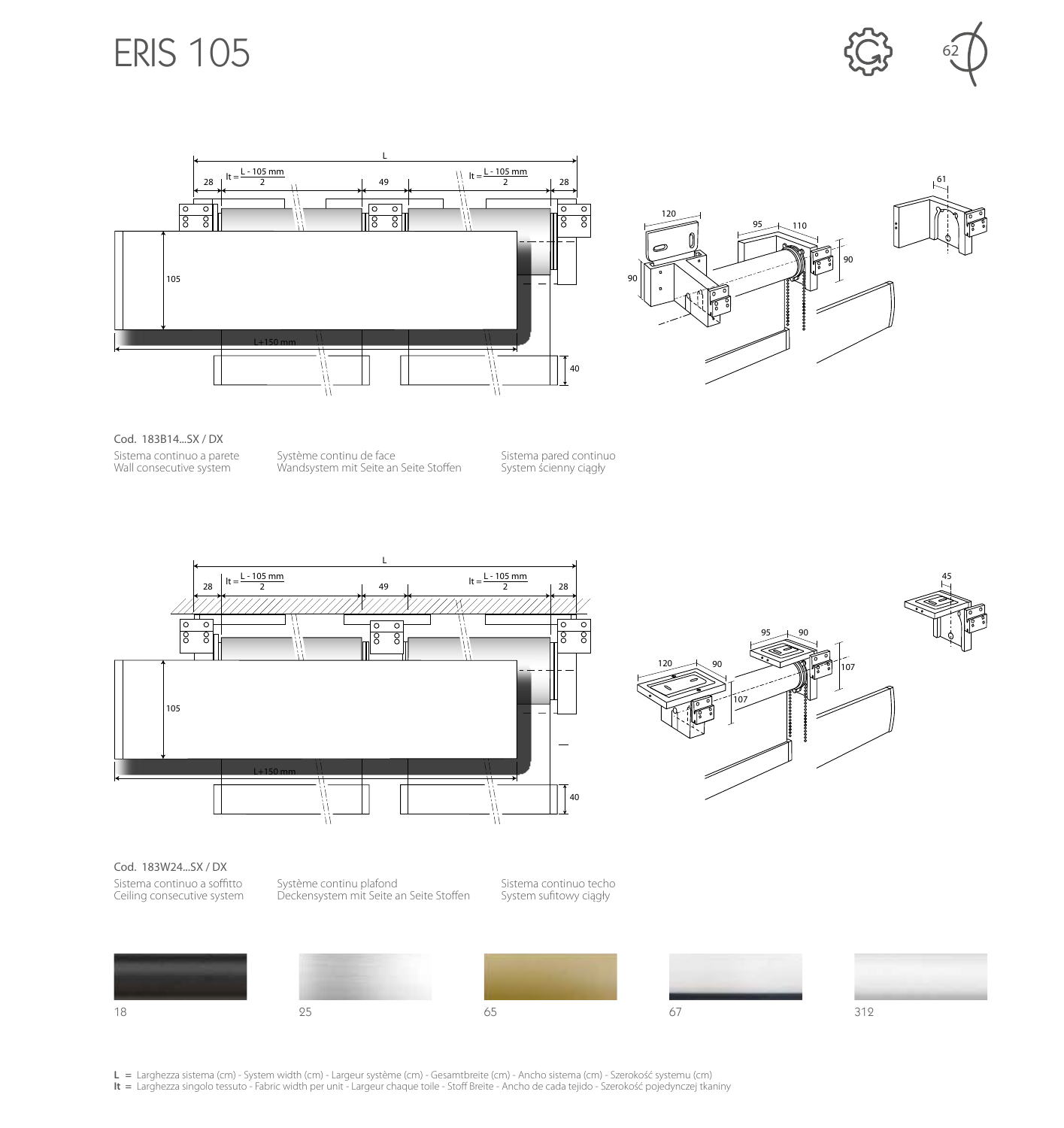



FIN 18 - 25 - 312

|                           | $L - cm$ |              |                | 400          |              |   |   |              |   | 440          |              |    |           |              |   | 480          |              |   |   |
|---------------------------|----------|--------------|----------------|--------------|--------------|---|---|--------------|---|--------------|--------------|----|-----------|--------------|---|--------------|--------------|---|---|
|                           | CT       | $\mathbf{A}$ | $\overline{B}$ | $\mathsf{C}$ | $\mathbf{D}$ | E | F | $\mathbf{A}$ | B | $\mathsf{C}$ | $\mathbf{D}$ | E. | <b>TF</b> | $\mathbf{A}$ | B | $\mathsf{C}$ | $\mathbf{D}$ | E | F |
| 120                       | $C$ - cm |              |                |              |              |   |   |              |   |              |              |    |           |              |   |              |              |   |   |
| 140                       |          |              |                |              |              |   |   |              |   |              |              |    |           |              |   |              |              |   |   |
| 160                       |          |              |                |              |              |   |   |              |   |              |              |    |           |              |   |              |              |   |   |
| 180                       |          |              |                |              |              |   |   |              |   |              |              |    |           |              |   |              |              |   |   |
| 200                       |          |              |                |              |              |   |   |              |   |              |              |    |           |              |   |              |              |   |   |
| $\overline{\mathbf{220}}$ |          |              |                |              |              |   |   |              |   |              |              |    |           |              |   |              |              |   |   |
| ${\bf 240}$               |          |              |                |              |              |   |   |              |   |              |              |    |           |              |   |              |              |   |   |
| 260                       |          |              |                |              |              |   |   |              |   |              |              |    |           |              |   |              |              |   |   |
| 280                       |          |              |                |              |              |   |   |              |   |              |              |    |           |              |   |              |              |   |   |
| 300                       |          |              |                |              |              |   |   |              |   |              |              |    |           |              |   |              |              |   |   |
| 320                       |          |              |                |              |              |   |   |              |   |              |              |    |           |              |   |              |              |   |   |

|               | $L - cm$   |              |                | 520          |   |   |    |              |                | 560          |              |    |    |              |              | 600        |              |   |     |
|---------------|------------|--------------|----------------|--------------|---|---|----|--------------|----------------|--------------|--------------|----|----|--------------|--------------|------------|--------------|---|-----|
|               | CT         | $\mathbf{A}$ | $\overline{B}$ | $\mathsf{C}$ | D | E | F. | $\mathbf{A}$ | $\overline{B}$ | $\mathsf{C}$ | $\mathbf{D}$ | E. | -F | $\mathbf{A}$ | $\mathbf{B}$ | $\epsilon$ | $\mathbf{D}$ | E | - F |
| 120           | $C$ - $cm$ |              |                |              |   |   |    |              |                |              |              |    |    |              |              |            |              |   |     |
| 140           |            |              |                |              |   |   |    |              |                |              |              |    |    |              |              |            |              |   |     |
| 160           |            |              |                |              |   |   |    |              |                |              |              |    |    |              |              |            |              |   |     |
| 180           |            |              |                |              |   |   |    |              |                |              |              |    |    |              |              |            |              |   |     |
| 200           |            |              |                |              |   |   |    |              |                |              |              |    |    |              |              |            |              |   |     |
| $\boxed{220}$ |            |              |                |              |   |   |    |              |                |              |              |    |    |              |              |            |              |   |     |
| 240           |            |              |                |              |   |   |    |              |                |              |              |    |    |              |              |            |              |   |     |
| ${\bf 260}$   |            |              |                |              |   |   |    |              |                |              |              |    |    |              |              |            |              |   |     |
| 280           |            |              |                |              |   |   |    |              |                |              |              |    |    |              |              |            |              |   |     |
| 300           |            |              |                |              |   |   |    |              |                |              |              |    |    |              |              |            |              |   |     |
| 320           |            |              |                |              |   |   |    |              |                |              |              |    |    |              |              |            |              |   |     |

## Maggiorazioni - Surcharges - Suppléments - Zuschläge - Suplementos - Dodatkowa opłata

| - cm      | 400 | 440 | 480 | 520 | 560 | 600 |
|-----------|-----|-----|-----|-----|-----|-----|
| $65 - 67$ |     |     |     |     |     |     |
| N&D       |     |     |     |     |     |     |

- **L =** Larghezza sistema (cm) System width (cm) Largeur système (cm) Gesamtbreite (cm) Ancho sistema (cm) Szerokość systemu (cm)
- **CT =** Classe tessuto Fabric category Catégorie tissu Gewebegruppe Categoría tejido Klasa tkaniny
- $C$  = Altezza tessuto (cm) Fabric height (cm) Hauteur de la toile (cm) Stoff Höhe (cm) Altura tejido (cm) Wysokość tkaniny (cm)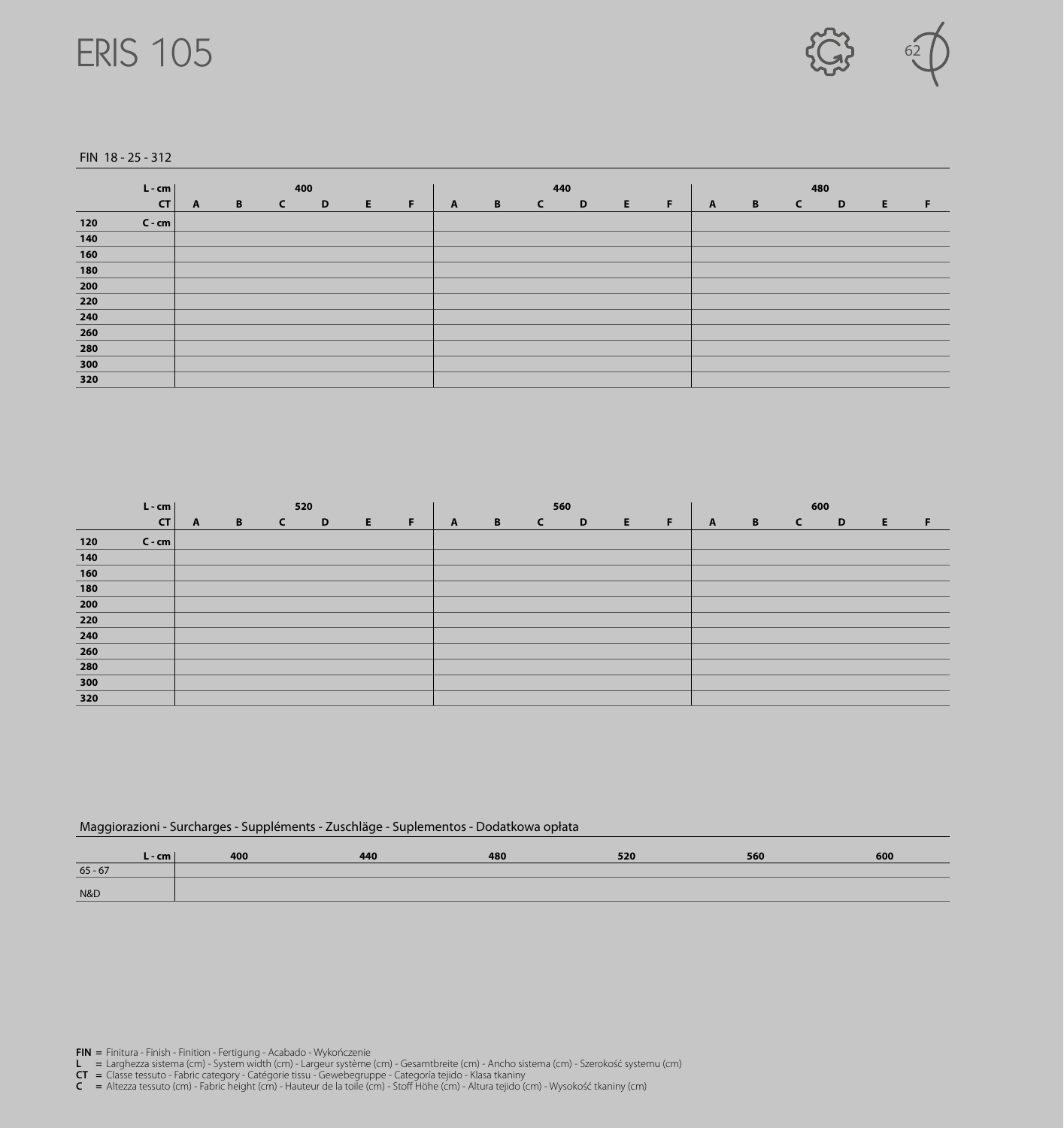# ERIS 105 -PERSEO 135



183418 Lato perno Pivot side Côté pivot

Träger Achseseite Lado pivote Strona czopa



183419 Lato catena Chain side Côté chainette





| Cod.       | 183419SX / DX |
|------------|---------------|
| <b>FIN</b> |               |
| $18 - 25$  |               |
| $65 - 67$  |               |
| 312        |               |
|            |               |



183614 Intermedio P/P Middle P/P Intermèdiaire P/P

Mittelträger P/P Intermedio P/P Środkowy P/P



107 95 R 90 45  $\overline{20}$ 

183518 Lato perno Pivot side Côté pivot

Träger Achseseite Strona czopa

**Cod. 183518 FIN 18 - 25 65 - 67 312**

SISTEMAASOFFITTO-CEILINGSYSTEM-SYSTÈMEPLAFOND-DECKENMONTAGE-SISTEMATECHO-SYSTEMSUFITOWY

**P =** Lato perno - Pivot side - Côté pivot - Achseseite - Lado Pivote - Strona czopa **C =** Lato catena - Chain side - Côté chainette - Ketteseite - Lado cadena - Strona lańcuszka

**Cod. 183418SX / DX**

**FIN**

SISTEMA A PARETE - WALL SYSTEM - SYSTÈME DE FACE - WANDMONTAGE - SISTEMA PARED - SYSTEM ŚCIENNY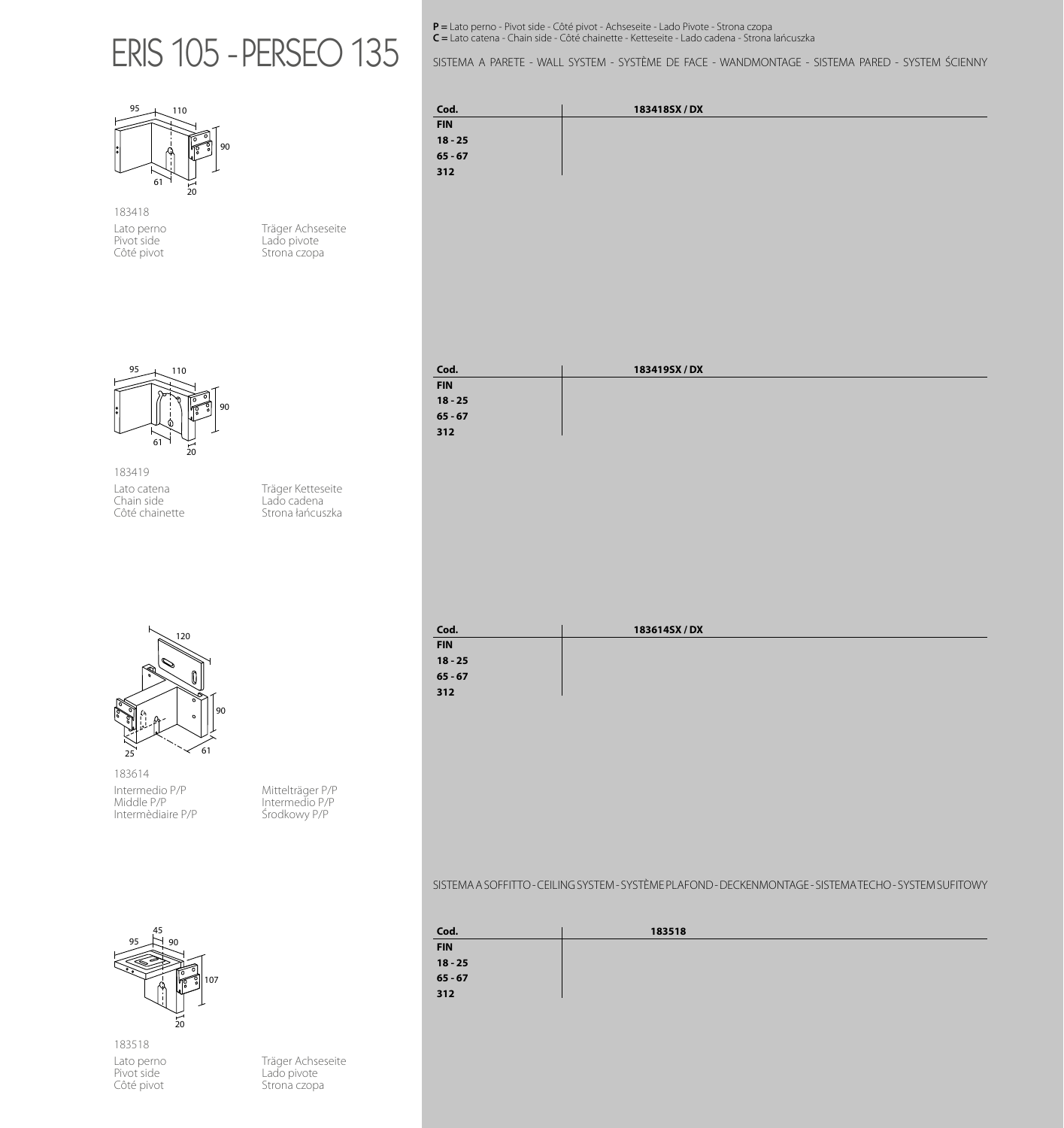## ERIS 105 -PERSEO 135



183519 Lato catena Chain side Côté chainette

Träger Ketteseite Lado cadena Strona łańcuszka



183624 Intermedio P/P Middle P/P Intermèdiaire P/P

Mittelträger P/P Intermedio P/P Środkowy P/P



383624

Intermedio sfalsato P/P More vertically located middle bracket P/P Support intermédiaire décalé P/P Versetzter Mittelträger P/P Soporte intermedio colocado más arriba P/P Pośredni wspornik przesunięty pionowo P/P



Doppio sfalsato P More vertically located double bracket P Support double décalé P Doppelt versetzter Träger P Soporte doble colocado más arriba P Podwójny wspornik przesunięty pionowo P



383469 Doppio sfalsato a C More vertically located double bracket C Support double décalé à C Doppelt versetzter Träger C Soporte doble colocado más arriba a C Podwójny wspornik przesunięty pionowo względem C **P =** Lato perno - Pivot side - Côté pivot - Achseseite - Lado Pivote - Strona czopa **C =** Lato catena - Chain side - Côté chainette - Ketteseite - Lado cadena - Strona lańcuszka

SISTEMAASOFFITTO-CEILINGSYSTEM-SYSTÈMEPLAFOND-DECKENMONTAGE-SISTEMATECHO-SYSTEMSUFITOWY



| Cod.       | 183624 |  |
|------------|--------|--|
| <b>FIN</b> |        |  |
| $18 - 25$  |        |  |
| $65 - 67$  |        |  |
| 312        |        |  |
|            |        |  |

| Cod.       | 383624 |  |
|------------|--------|--|
| <b>FIN</b> |        |  |
| $18 - 25$  |        |  |
| $65 - 67$  |        |  |
| 312        |        |  |
|            |        |  |

| Cod.<br>FIN<br>18 - 25<br>65 - 67<br>312 | 383468 |
|------------------------------------------|--------|
|                                          |        |
|                                          |        |
|                                          |        |
|                                          |        |
|                                          |        |

| Cod.                            | 383469 |  |
|---------------------------------|--------|--|
| <b>FIN</b>                      |        |  |
|                                 |        |  |
| $18 - 25$<br>$65 - 67$<br>$312$ |        |  |
|                                 |        |  |